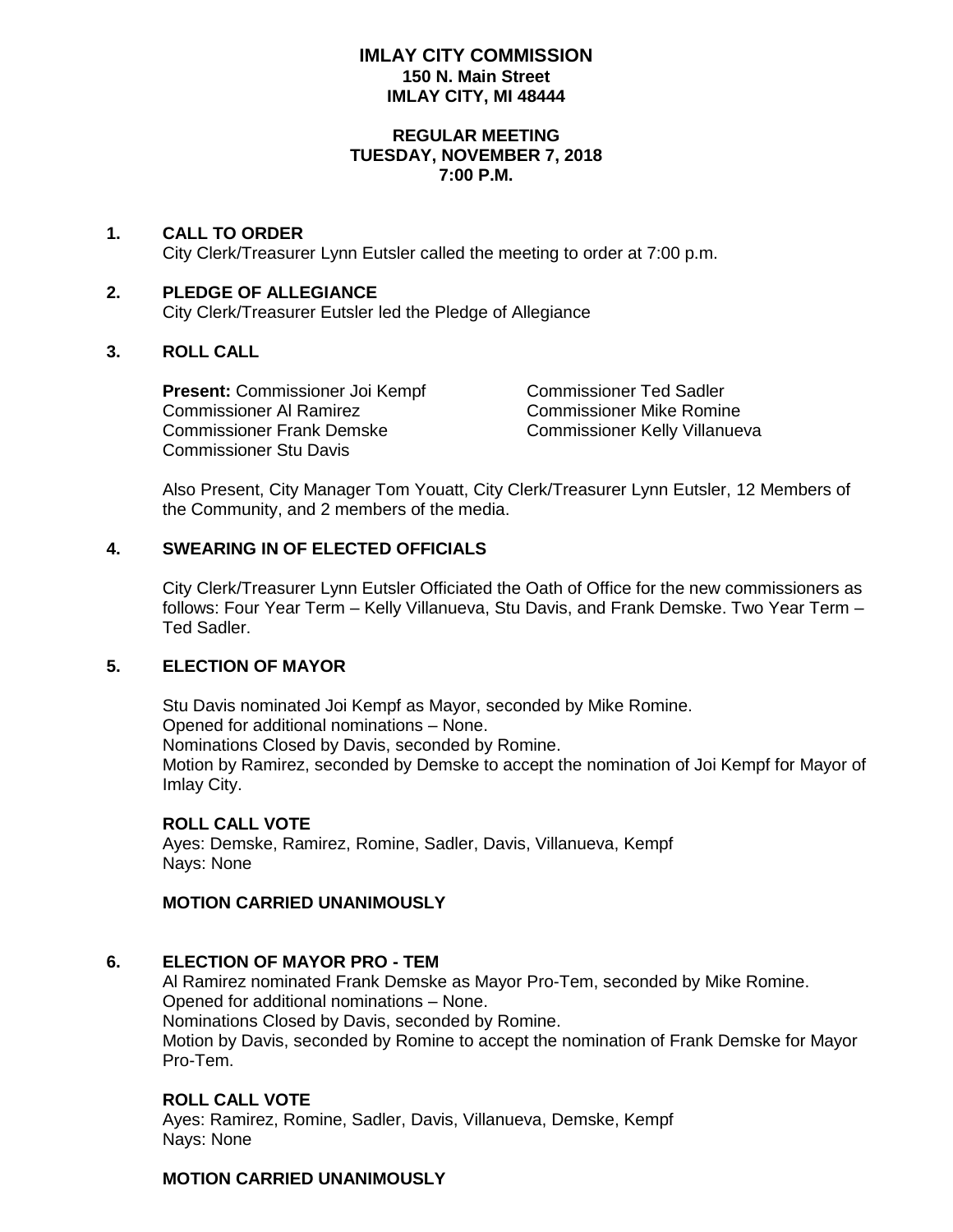# **7. APPROVAL OF AGENDA**

**Motion** by Romine, seconded by Demske to approve the agenda with the addition of: The Water & Sewer Rate Schedule as part of the October 30, 2018 meeting Minutes.

# **MOTION CARRIED UNANIMOUSLY**

# **8. APPROVAL OF CONSENT AGENDA ITEMS**

**Motion** by Davis, seconded by Romine to approve the Consent Agenda and Payment of Bills, with the addition of approving the Sewer/Water Rate Table to be included as part of the agenda for the Special Meeting October 30, 2018 as presented.

- **A.** Approval of Commission Minutes October 16, 2018 and October 30, 2018 Special Meeting, Including the Recently Adopted Water and Sewer Rate Increases.
- **B.** Payment of Bills in the amount of Tri-County \$ 690,316.27 Lakestone - \$ 221,004.04 \$ 911,320.31

#### **ROLL CALL VOTE**

Ayes: Romine, Sadler, Davis, Villanueva, Demske, Ramirez, Kempf Nays: None

# **MOTION CARRIED UNANIMOUSLY**

### **9. CITIZENS FROM THE FLOOR**

Allen Rosenbalm – Gave a very gracious concession speech and congratulated the new Board.

### **10. OLD BUSINESS NONE**

### **11. NEW BUSINESS**

**A. Approve Proclamations for Walt Bargen, Amy Planck, and Bob Tanis** City Manager Youatt presented Proclamations for Walt Bargen, Amy Planck, and Bob Tanis for Commission review and approval.

**Motion** by Ramirez, seconded by Romine to approve the Proclamations as presented, and to present them to Walt Bargen, Amy Planck, and Bob Tanis at the November 20<sup>th</sup> Commissioners Meeting.

### **MOTION CARRIED UNANIMOUSLY**

### **B. Approve Payment to H2A Architects**

City Manager Tom Youatt presented an invoice from H2A for Design and Construction Documents for the New Fire Hall.

**Motion** by Romine, seconded by Sadler to approve payment to H2A in the amount of \$ 15,876.00 as presented.

### **ROLL CALL VOTE**

Ayes: Sadler, Davis, Villanueva, Demske, Ramirez, Romine, Kempf Nays: None